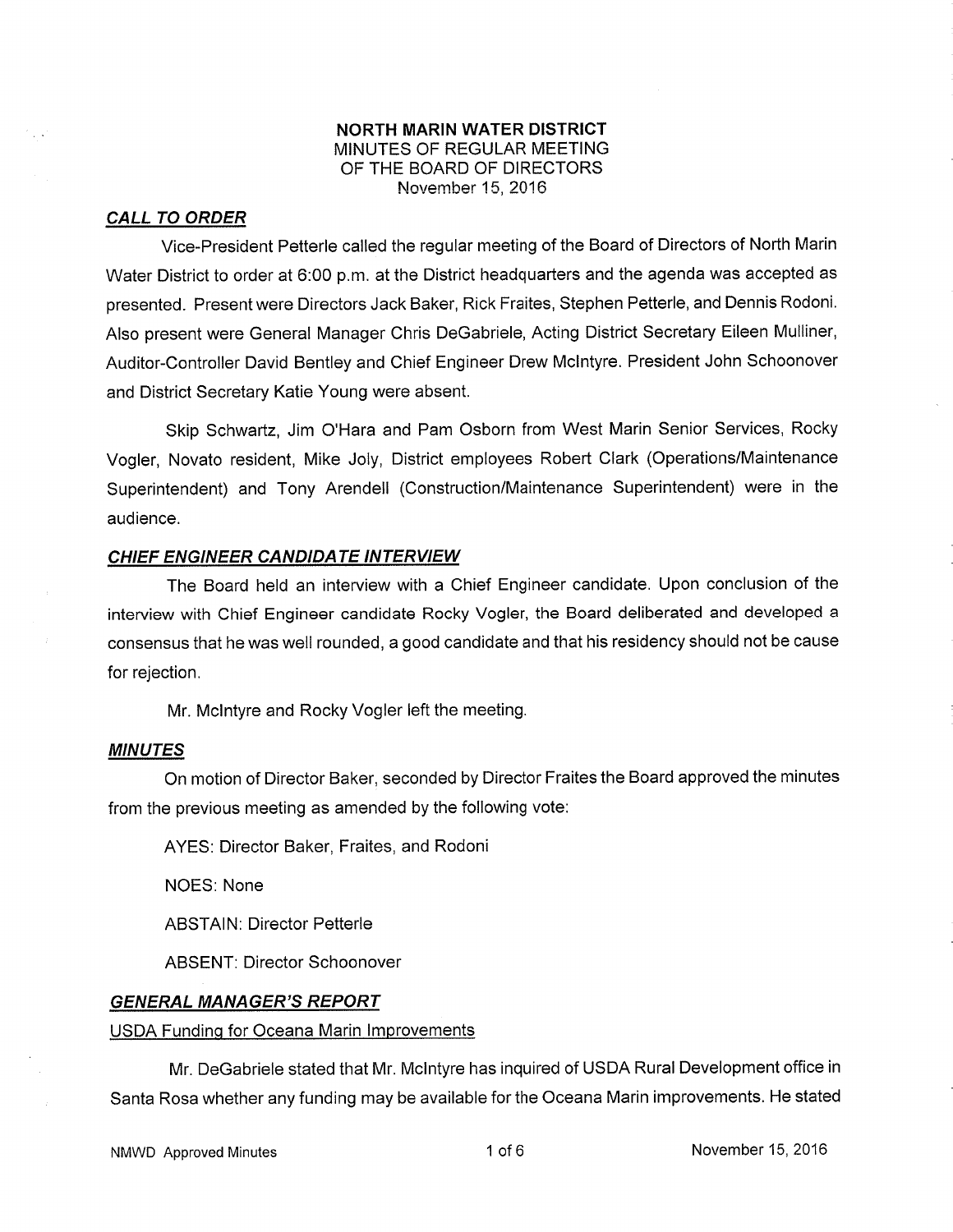that USDA has asked that a Security lnspection be done since the District received USDAfunding in the past. Robert Clark and he will meet with USDA next Tuesday and tour the West Marin system and see what may come of that potential funding avenue.

#### ACWA. Conference

Mr. DeGabriele stated that he, Mr. Mclntyre and Mr. Bentley will all be attending the ACWA conference the last week of November. He stated that the three of them will be out of town on Wednesday (1 1/30) and Thursday (1211) at which time Katie Young, the remaining District Officer, will be acting General Manager.

Director Fraites inquired about Marin Local Coastal Program and the expansion or changes as well as what agricultural products can be grown in West Marin. Mr. DeGabriele stated that ranchers need water to grow and that there are no specific groundwater basins in the Districts West Marin service area. He stated that there is some ability to provide irrigation water if needed and the District has been provided raw water from 1993-2003 to Giacomini Ranch for their pasture irrigation and the District did acquired a portion of that water right.

#### **OPEN TIME**

Acting President Petterle asked if anyone in the audience wished to bring up an item not on the agenda and there was no response.

### STAFF / DIRECTORS' REPORTS

Acting President Petterle asked if staff or Directors wished to bring up an item not on the agenda and there was no response.

#### MONTHLY PROGRESS REPORT

Mr. DeGabriele provided the Board with the Monthly Progress Report for October. He stated that water production in both Novato and in West Marin is up from one year ago but down considerably compared to 2013. He stated that Stafford Treatment Plant continues on a good production schedule and Recycled Water Production is down in October, likely due to rainfall but the annual total to-date is good. Mr. DeGabriele advised the Board that storage at Stafford Lake is at 37% of capacity, Lake Mendocino is at 89% of the target storage curve, (just under 50,000 acre feet) and Lake Sonoma, at 210,000 acre feet, is 86% full. He noted that through October, the District has received a little over 4" of rainfall. Mr. DeGabriele stated that in review of the Complaints and Service Orders, it was noted that high bill complaints are up significantly over a year ago.

Mr. Bentley reviewed the Monthly Report of lnvestments indicating the District holds \$13.5M in reserves earning a rate of return at 0.78%.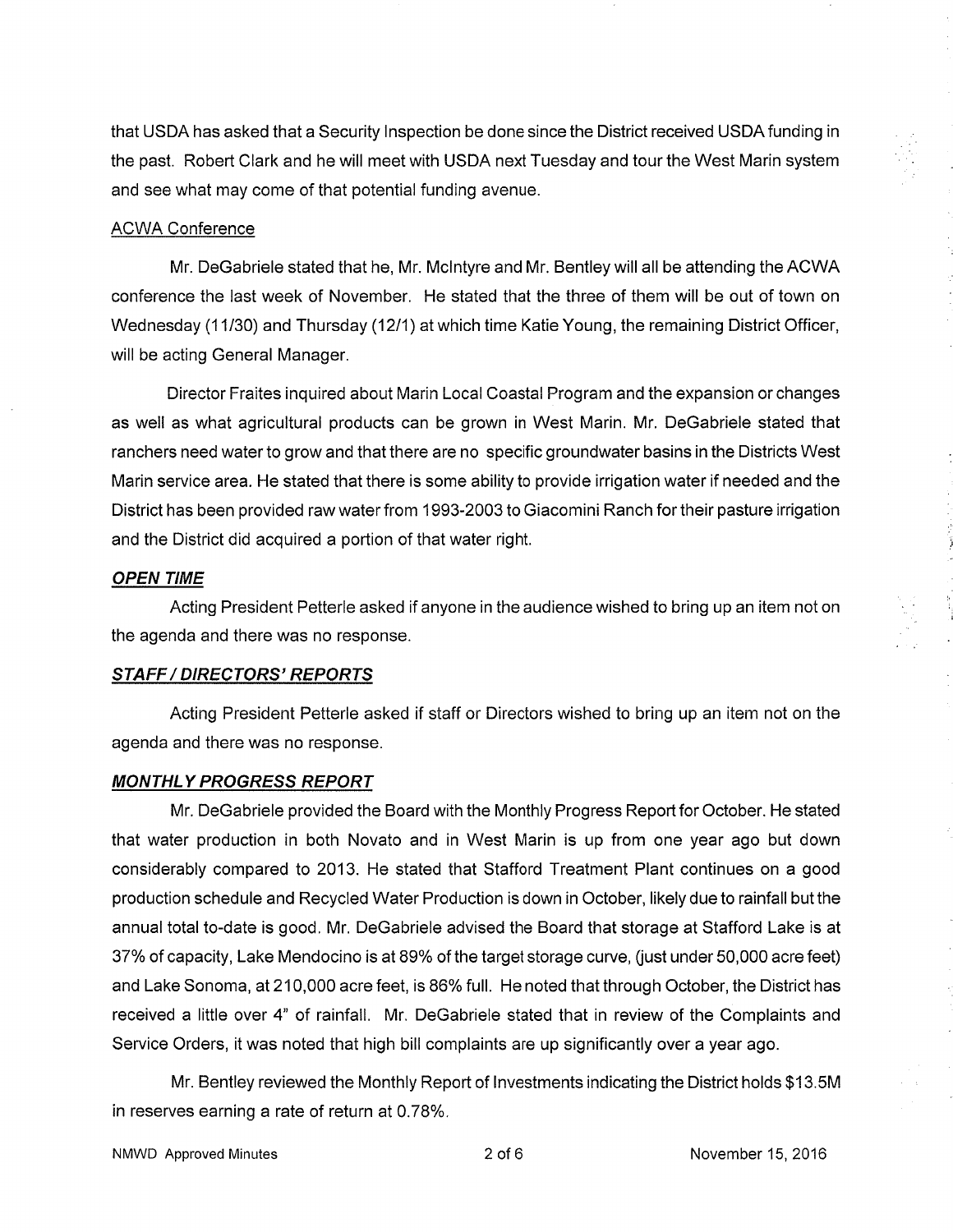#### **CONSENT CALENDAR**

On the motion of Director Fraites, seconded by Director Rodoni the Board approved the following items on the consent calendar by the following vote:

AYES: Director Baker, Fraites, Petterle, and Rodoni

NOES: None

ABSENT: Director Schoonover

#### SPOT ADJUSTMENT - BUILDING & GROUNDS MAINTENANCE TECHNICIAN I

The Board authorized a spot adjustment for the Buildings and Grounds Maintenance Technician to bring that position salary equivalent to the Field Service Representative position at the District.

## OUT-OF-COUNTRY TRAVEL FOR DANISH WA TER TECHNOLOGY ALLIANCE FACT FINDING TRIP - ROBERT CLARK

The Board approved Out-of-Country travel for Robert Clark to attend the Danish Water Technology Alliance Fact Finding Trip in December. The Danish Water Technology Alliance representatives have visited North Marin Water District to learn about our facilities and have invited staff from the District and other California locations to participate in a four-day excursion to Denmark to learn about their water, wastewater and energy neutral operations.

### ACTION CALENDAR

### WAIVE TIER CHARGES

Mr. Bentley advised the Board of staff's concern for months regarding the discrepancy of consumption of water and water sales. He stated that staff has received many high bill complaints and has discovered that a Field Service Representative (Meter Reader) was estimating reads. Mr. Bentley showed the Board a meter reading device and the correct way to read a meeting. He explained the customer impact that occurred noting that those who got a low bill in August then received a subsequent "catch-up" high bill in October and it can push some customers into the higher tier rate. He is requesting that the Board authorize staff to waive tier charges for all customer bills rendered through January 5,2017 in response to the incident where bills had been estimated earlier in the year. Mr. Bentley advised that the likely financial loss to the District due to the incident is about \$50K and that remuneration is unlikely because the former employee has no assets. He noted that staff is fielding about 100 calls per week from customers and the incident appears to have occurred throughout the Novato and West Marin systems.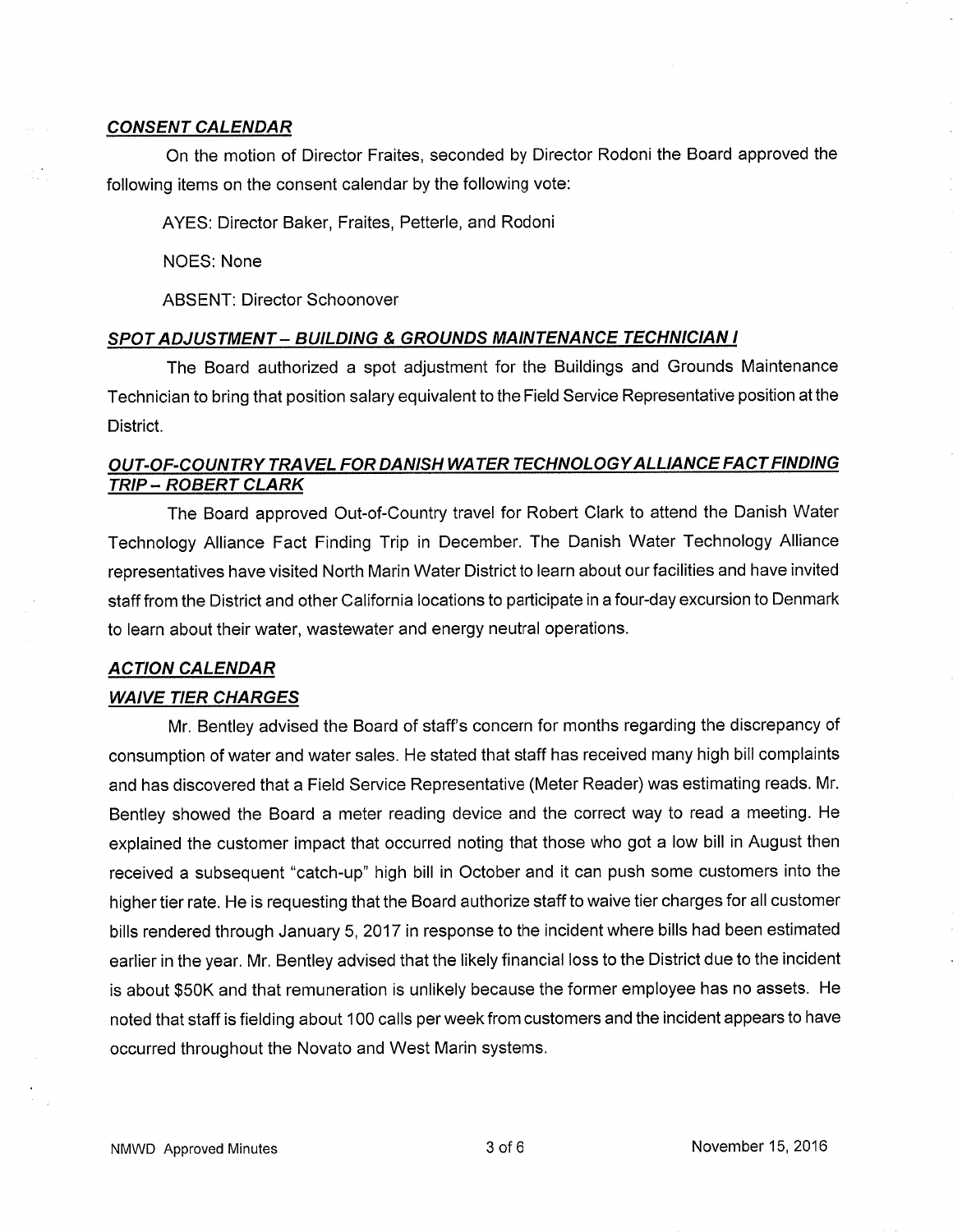There was a lot of conversation about the circumstances how this all came about and the Board was informed that the General Manager is submitting a 'Letter to the Editor' to the Marin lndependent Journal, Novato Advance and Point Reyes Light explaining the circumstances, apologizing and advising what is being done in response. lt was advised that the letter will also be posted on the District website.

On motion of Director Rodoni, seconded by Director Baker, the Board approved waiving the tier charges for all customer bills rendered through January 5,2017 by the following vote:

AYES: Director Baker, Fraites, Petterle, and Rodoni

NOES: None

ABSENT: Director Schoonover

## REQUEST FOR ADDITIONAL BILL ADJUSTMENT - WEST MARIN SEN'OR SERY/CES

Mr. Bentley stated that GM/CEO Skip Schwartz of the West Marin Senior Services was in the audience requesting a bill adjustment for the remaining amount owed by West Marin Senior Services at their Stockstill House for an unexplained huge increase in amount of metered water use occurring the past two billing periods. He stated that the total charge for the two billing periods is over \$4,000. Mr. Bentley noted that Stockstill House in Point Reyes Station bills are typically \$250 for those two month periods. He advised the Board that staff is recommending option 2 to reduce the balance due to \$810, rendering a charge based on the cost of water produced, resulting in an additional eredit of \$299.

GM/CEO Skip Schwartz, Jim O'Hara and Pam Osborn from West Marin Senior Services attended the meeting and addressed the Board and provided an overview of the facility. He noted that he was appreciative of the bill adjustments provided to date pursuant to District policy and was baffled as to how much water had been used when they had no leaks. He requested that the Board forgive the outstanding amount.

Director Rodoni agreed that since it is not known where the water went, that the site was accessible by ringing a door bell, yet the Meter Reader who responded was the same person that had estimated bills and now no longer worked for the District he favored Option 1, reducing remaining balance to \$0.

Director Fraites agreed.

Director Baker stated that it was unfair to other customers to pick up the cost of water that went through the meter.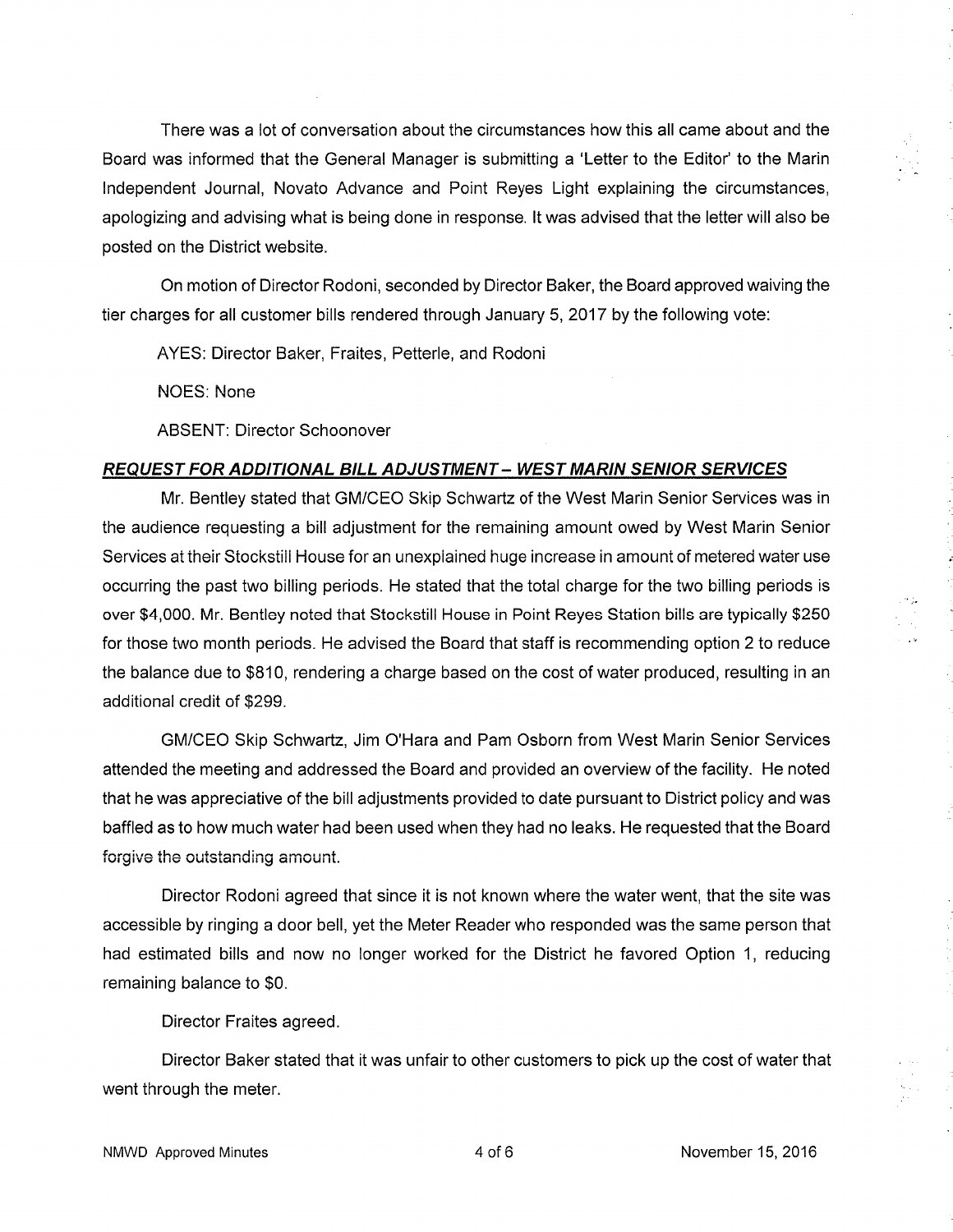On motion of Director Rodoni, seconded by Director Fraites, the Board approved Reduced the \$1,109 balance due to \$0, allowing the two \$125 payments to clear the account in full, granting an additional \$1,109 credit by the following vote:

### AYES: Director Fraites, Petterle, and Rodoni

NOES: Director Baker

ABSENT: Director Schoonover

## NOLL & TAM CONSULTANT SERVICES AGREEMENT FOR HEADQUARTERS UPGRADE **ARCHITECTURAL CONCEPT PLAN**

Mr. DeGabriele advised the Board that Noll & Tam Consultant was the firm recommended for the District Headquarters Upgrade Architectural Concept Plan. He stated that the Consulting Services Agreement with Noll & Tam Architects is to conduct space planning and concept proposal developing a master plan for the upgrade. He stated that work will begin in early December and is scheduled to complete by mid-April with a presentation of a draft master plan to the Board. Cost of the work is up to \$98,980.

On motion of Director Fraites, seconded by Director Baker, the Board Board authorize the General Manager to enter into a Consulting Services Agreement with Noll & Tam Architects to conduct the space planning and concept proposal (Master Plan) for the District Headquarters Upgrade by the following vote:

AYES: Director Baker, Fraites, Petterle, and Rodoni

NOES: None

ABSENT: Director Schoonover

#### INFORMATION ITEMS

# OPERATIONS/MAINTENANCE - FIRST QUARTER 2015/16 UPDATE

Robert Clark provided the Board with the Operations/Maintenance First Quarter <sup>2015116</sup> Update. He stated that hearing tests were conducted for 23 employees and none of the employees had additional hearing loss.

Director Baker asked if employees wear hearing protection and are conscientious about it and Mr. Clark responded yes.

Mr. Clark stated that the maintenance staff is doing a great job and that the  $4<sup>th</sup>$  annual Leveroni Creek Bank inspection has been completed. He advised the Board that in Operations both West Marin and Stafford Treatment Plants had typical treatment plant operations forthe quafter and

NMWD Approved Minutes **November 15, 2016** Sof 6 November 15, 2016